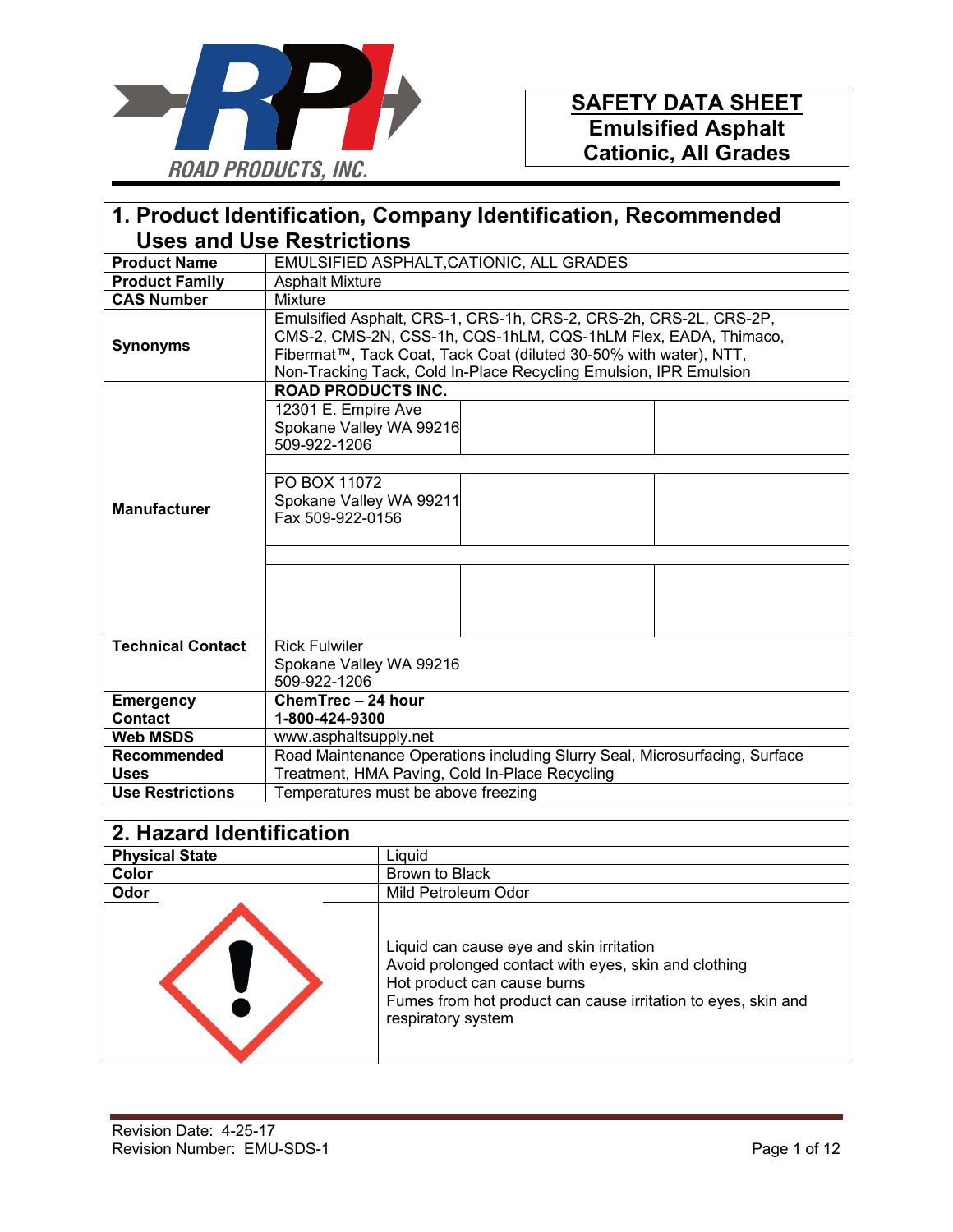

| 2. Hazard Identification, continued |                                                                  |
|-------------------------------------|------------------------------------------------------------------|
|                                     | Harmful to aquatic organisms                                     |
|                                     | <b>Respiratory Sensitizer</b>                                    |
| <b>NFPA Rating</b>                  | Health=1, Fire=1, Reactivity=0<br><b>RATING SCALE:</b>           |
| <b>HMIS Rating</b>                  | Health=1 (Chronic), Fire=1, Reactivity=0<br><b>RATING SCALE:</b> |

| 3. Composition/Information on Ingredients |                   |                  |
|-------------------------------------------|-------------------|------------------|
| <b>Component Name</b>                     | <b>CAS Number</b> | Concentration, % |
| Petroleum Asphalt                         | 8052-42-4         | 38-72            |
| Water                                     | 7732-18-5         | 62-28            |
| Fuel Oil Flux                             | 68334-30-5        | $0-6$            |
| <b>Stoddard Solvent</b>                   | 8052-41-3         | $0 - 6$          |
| <b>Hydrochloric Acid</b>                  | 7647-01-0         | $0.1 - 2.5$      |
| SBR Co-Polymer                            | 9003-55-8         | $0 - 4.5$        |
| <b>Dispersion Polymer Modifier</b>        | Mixture           | $0 - 5$          |
| <b>Fatty Amine Emulsifier</b>             | Mixture           | $0.1 - 2.5$      |
| Hydrogen Sulfide                          | 7783-06-4         | $0 - 0.1$        |

CMS-2N: Contains Stoddard Solvent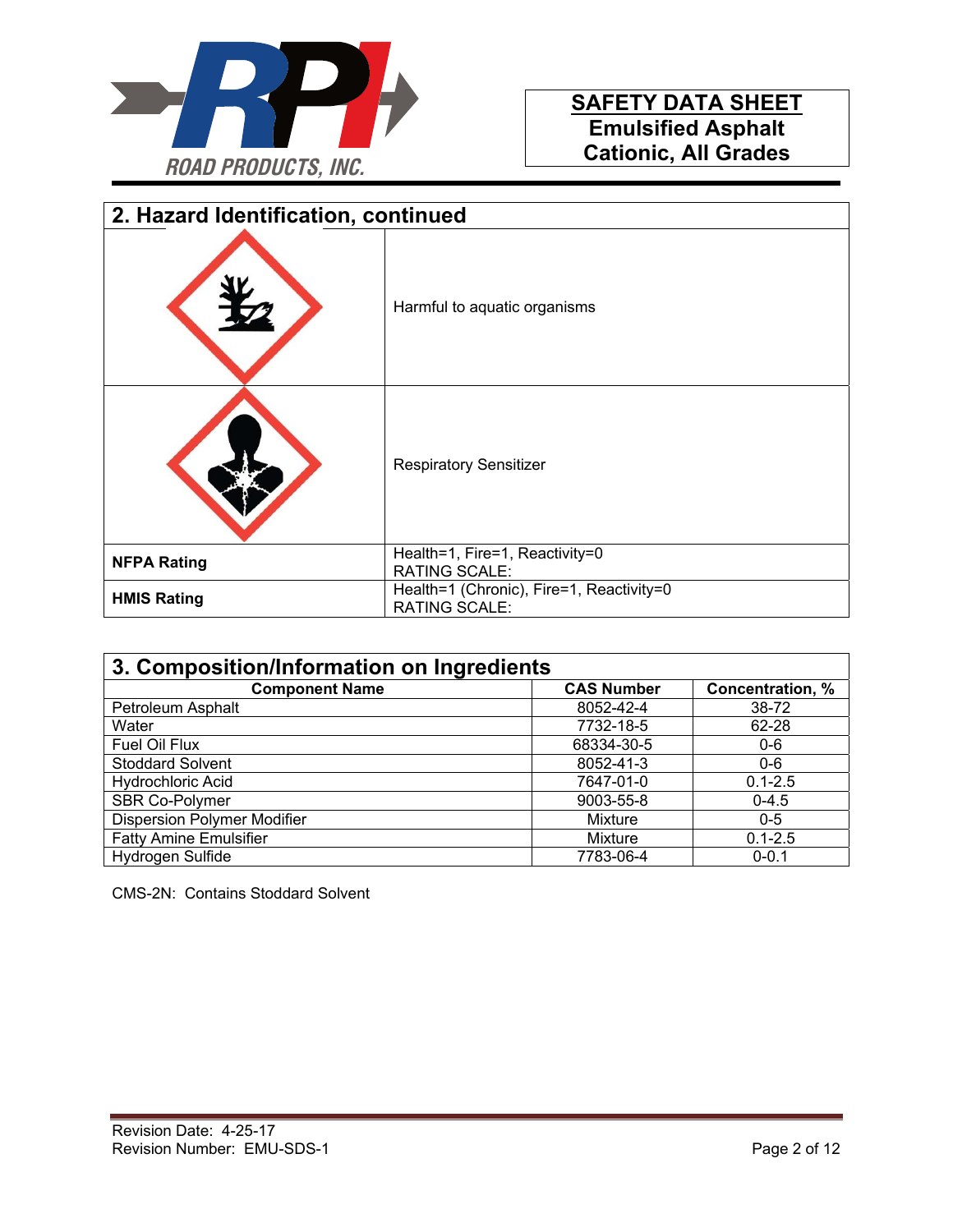

| <b>4. First Aid Measures</b> |                                                                                                                                                                                                                                                                                                                                                                                                                                                                                |
|------------------------------|--------------------------------------------------------------------------------------------------------------------------------------------------------------------------------------------------------------------------------------------------------------------------------------------------------------------------------------------------------------------------------------------------------------------------------------------------------------------------------|
| <b>Skin Contact</b>          | HOT PRODUCT: Immediately flush the area with large amounts of cool water. Do<br>not attempt to remove material from the skin or to remove contaminated clothing.<br>Seek immediate medical attention<br>COOL PRODUCT: Wash the skin with plenty of soap and water. Remove<br>contaminated clothing and shoes and place into a container for laundering or<br>disposal - clean contaminated clothing before reuse. If skin is reddened or blistered,<br>seek medical attention. |
| <b>Eye Contact</b>           | HOT PRODUCT: Hold the eyelids apart and flush with cool water for at least 15<br>minutes. SEEK IMMEDIATE MEDICAL ATTENTION. Hot Product may cause<br>thermal burns to eyes<br>COOL PRODUCT: Flush with cold water or saline solution. Seek medical attention                                                                                                                                                                                                                   |
| Ingestion                    | DO NOT INDUCE VOMITING. SEEK IMMEDIATE MEDICAL ATTENTION<br>HOT PRODUCT: May cause thermal burns in the mouth, throat and esophagus<br>COOL PRODUCT: May cause irritation in the mouth, throat and esophagus                                                                                                                                                                                                                                                                   |
| <b>Inhalation</b>            | Move the person to fresh air and monitor for respiratory distress<br>NOT BREATHING: Begin rescue breathing and SEEK IMMEDIATE MEDICAL<br>ATTENTION.<br>NOTE: Inhalation exposure of fumes of hot product can produce toxic effects. Treat<br>intoxications as hydrogen sulfide exposures.                                                                                                                                                                                      |

| 5. Fire Fighting Measures            |                                                                                                                                                                                                                                                                                                             |  |
|--------------------------------------|-------------------------------------------------------------------------------------------------------------------------------------------------------------------------------------------------------------------------------------------------------------------------------------------------------------|--|
| <b>Extinguishing Media</b>           | Dry chemical foam, carbon dioxide or water fog                                                                                                                                                                                                                                                              |  |
| <b>Hazardous Combustion Products</b> | Carbon dioxide, carbon monoxide, oxides of sulfur and/or<br>nitrogen, unburned hydrocarbons and smoke fumes. At<br>elevated temperatures hydrogen sulfide and other sulfur<br>containing gases may be produced.                                                                                             |  |
| <b>Special Properties</b>            | Asphalt emulsions normally will not ignite. Asphalt residues will<br>burn if heated. At elevated temperatures asphalt emulsions may<br>separate to form a layer of asphalt and a layer of water. Fire in<br>the vicinity of storage tanks may cause a boiling liquid-<br>expanding vapor explosion (BLEVE). |  |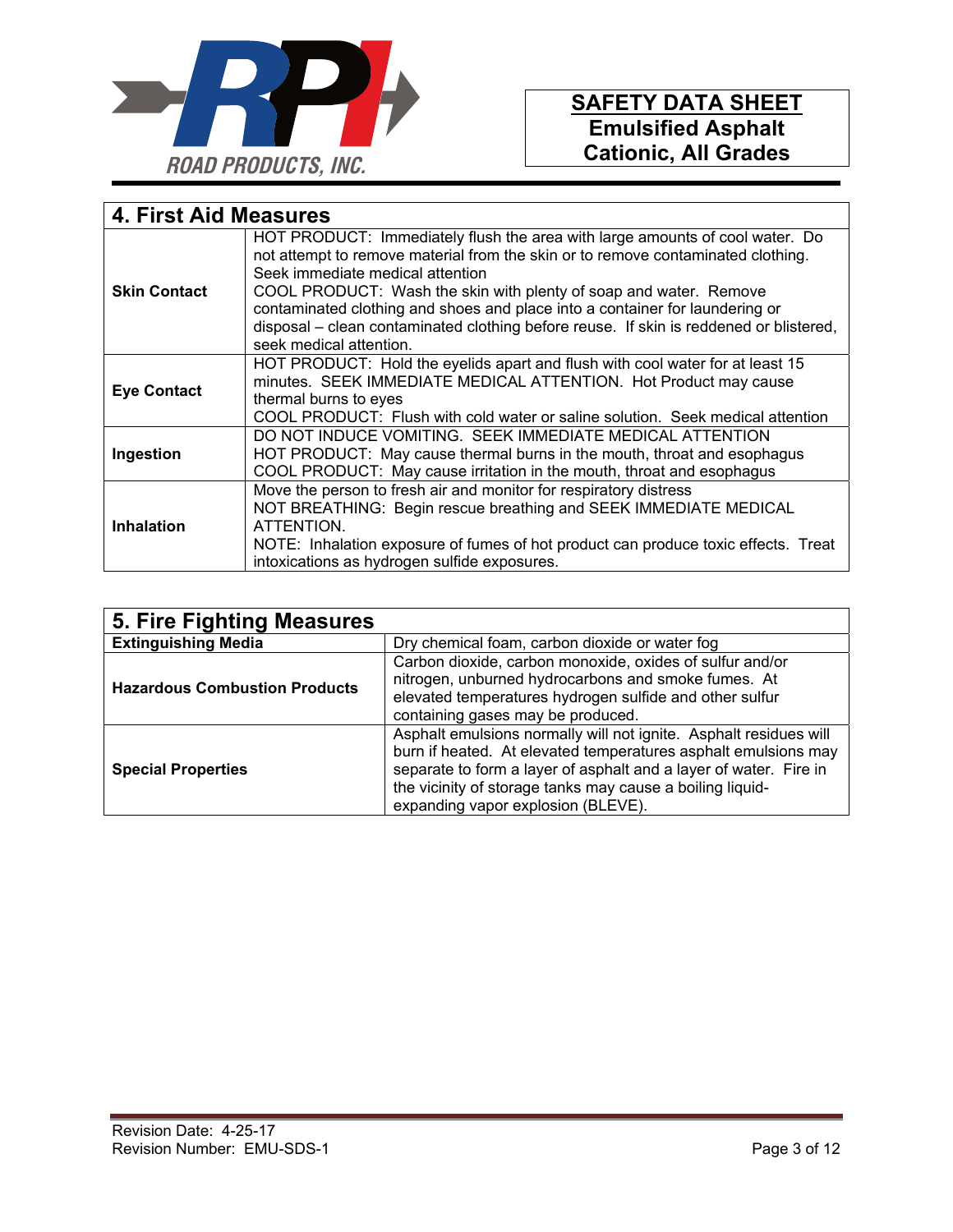

| 6. Accidental Release Measures                |                                                                                                                                                                                                                                                                                                                                                                                                                                                                                                                                                                                                                                                                                                                                        |  |
|-----------------------------------------------|----------------------------------------------------------------------------------------------------------------------------------------------------------------------------------------------------------------------------------------------------------------------------------------------------------------------------------------------------------------------------------------------------------------------------------------------------------------------------------------------------------------------------------------------------------------------------------------------------------------------------------------------------------------------------------------------------------------------------------------|--|
| <b>Personal Precautions</b>                   | Wash hands and other exposed skin areas with soap and water<br>before eating, drinking, smoking, using toilet facilities or leaving<br>the work area. Use only cleaning soaps/agents approved for<br>human use – do not use gasoline, kerosene, solvents or harsh<br>abrasives                                                                                                                                                                                                                                                                                                                                                                                                                                                         |  |
| <b>Personal Protective Equipment</b><br>(PPE) | GENERAL: Minimum PPE recommended is safety glasses,<br>work gloves and work shoes.<br>EYE: Safety glasses for small spills, Goggles or face shield for<br>large spills. A suitable eyewash station should be located in the<br>vicinity of the work area.<br>HAND: Standard work gloves recommended. Nitrile, neoprene<br>or butyl gloves recommended for repeated or prolonged use.<br>RESPIRATORY: With adequate ventilation a respirator is<br>usually not required. In those cases where exposure exceeds<br>the occupational control limits a NIOSH/MSA approved air<br>purifying particulate respirator suitable for dusts, fumes and<br>mists is recommended. Respirators should be used in<br>accordance with 29 CFR 1910.134. |  |
| <b>Small Spills</b>                           | Absorb or cover with earth, sand or other inert non-combustible<br>absorbent material. Scrape up and place into containers for<br>disposal.                                                                                                                                                                                                                                                                                                                                                                                                                                                                                                                                                                                            |  |
| <b>Large Spills</b>                           | Immediately contact emergency personnel. In all cases stop the<br>source of leak only when it is safe to do so.<br>LAND: Contain the spill with dikes of earth or sand. Do not<br>allow to enter waterways or sewer. Recover as much liquid as<br>possible for re-use/reclamation. Scrape up residual product and<br>diking material and either reclaim or dispose of.<br>WATER: The emulsion will slowly begin to disperse in water.<br>Contain as much as possible with booms and begin recovery as<br>soon as possible. Notify local and state authorities and the<br>National Response Center if required.                                                                                                                         |  |

| 7. Handling and Storage |                                                                                                                                                                                                                                                                                                                                                                                                                                                                             |
|-------------------------|-----------------------------------------------------------------------------------------------------------------------------------------------------------------------------------------------------------------------------------------------------------------------------------------------------------------------------------------------------------------------------------------------------------------------------------------------------------------------------|
| <b>Handling</b>         | HOT PRODUCT: Avoid breathing fumes or vapors - hydrogen<br>sulfide can accumulate in bulk transport or storage tanks. Wear<br>appropriate PPE to avoid skin, face and eye contact, especially<br>when opening hatches or vents, since the bulk transporter or<br>tank may be pressurized.<br>COOL PRODUCT: Avoid breathing fumes or vapors. Wear<br>appropriate PPE when opening hatches or vents in case<br>pressure has built up in the bulk transporter or storage tank. |
| <b>Storage</b>          | HEATING: Avoid overheating product -- temperature >200°F<br>(93°C). Keep heating coils and flues in storage tanks and trucks<br>covered with material when heating.<br>COLD WEATHER: Protect product from freezing.<br>GENERAL: Empty containers will contain product residues. Do<br>not cut, grind, weld or expose containers to potential ignition<br>sources unless precautions are taken against these hazards.                                                        |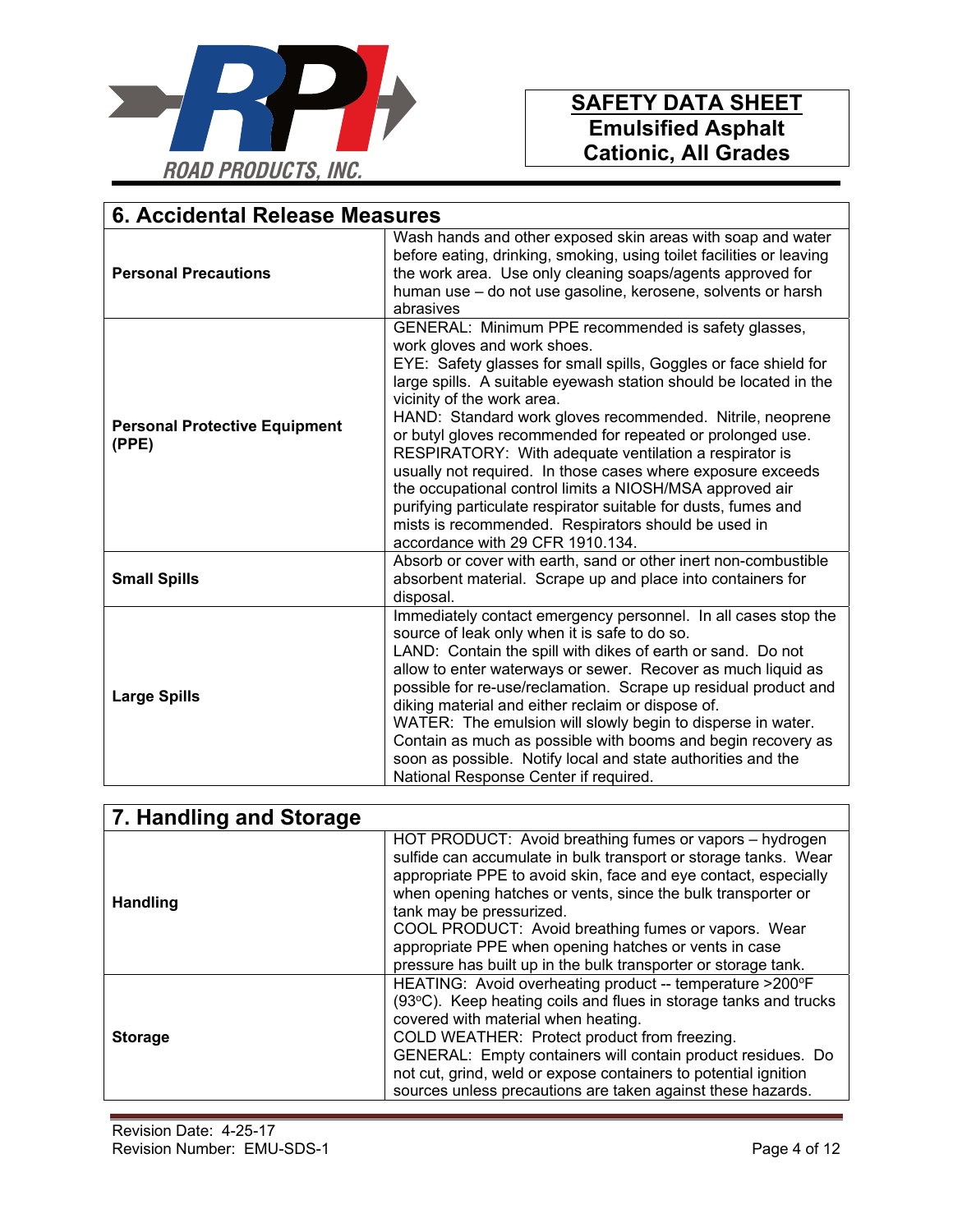![](_page_4_Picture_0.jpeg)

| 8. Exposure Controls/Personal Protection |             |                                                                                                                                                                                                                                                                                                                                                                                         |
|------------------------------------------|-------------|-----------------------------------------------------------------------------------------------------------------------------------------------------------------------------------------------------------------------------------------------------------------------------------------------------------------------------------------------------------------------------------------|
| <b>OCCUPATIONAL EXPOSURE LIMITS</b>      |             |                                                                                                                                                                                                                                                                                                                                                                                         |
| <b>SUBSTANCE</b>                         | CAS NO.     | <b>TIME/TYPE</b>                                                                                                                                                                                                                                                                                                                                                                        |
| <b>Asphalt</b>                           | 8052-42-4   | ACGIH 8-hr TWA: 0.5 mg/m <sup>3</sup>                                                                                                                                                                                                                                                                                                                                                   |
| <b>Fuel Oil Flux</b>                     | 68334-30-5  | ACGIH TWA: 100 mg/m <sup>3</sup>                                                                                                                                                                                                                                                                                                                                                        |
|                                          |             | ACGIH TWA: 100 ppm                                                                                                                                                                                                                                                                                                                                                                      |
| <b>Stoddard</b>                          | 8052-41-3   | OSHA PEL TWA: 500 ppm                                                                                                                                                                                                                                                                                                                                                                   |
| <b>Solvent</b>                           |             | NIOSH PEL TWA: 350 mg/m <sup>3</sup>                                                                                                                                                                                                                                                                                                                                                    |
|                                          |             | NIOSH Ceiling: 1800 mg/m <sup>3</sup> [15 minute]                                                                                                                                                                                                                                                                                                                                       |
|                                          |             | ACGIH TWA: 1 ppm, STEL: 5 ppm                                                                                                                                                                                                                                                                                                                                                           |
| Hydrogen<br><b>Sulfide</b>               | 7783-06-4   | OSHA PEL 8-hr: 10 ppm / 14 mg/m <sup>3</sup> , 15-min STEL: 15 ppm /                                                                                                                                                                                                                                                                                                                    |
|                                          |             | 21 mg/m $3$                                                                                                                                                                                                                                                                                                                                                                             |
|                                          |             | Provide exhaust ventilation or other engineering controls in                                                                                                                                                                                                                                                                                                                            |
| <b>Engineering Controls</b>              |             | enclosed areas to keep airborne vapor concentrations below                                                                                                                                                                                                                                                                                                                              |
|                                          |             | respective exposure limits.                                                                                                                                                                                                                                                                                                                                                             |
| <b>Personal Protection (PPE)</b>         |             |                                                                                                                                                                                                                                                                                                                                                                                         |
|                                          | General     | PPE should be based on a risk assessment of the work area. In                                                                                                                                                                                                                                                                                                                           |
|                                          |             | all cases use good personal hygiene.                                                                                                                                                                                                                                                                                                                                                    |
|                                          | <b>Skin</b> | Work clothes, work boots and work gloves should be worn.                                                                                                                                                                                                                                                                                                                                |
| <b>Eye</b>                               |             | OSHA- approved safety glasses. A suitable eyewash station<br>should be available                                                                                                                                                                                                                                                                                                        |
| <b>Respiratory</b>                       |             | With adequate ventilation a respirator is not required. If the risk<br>assessment indicates a respirator is required a NIOSH/MSA<br>approved air-purifying particulate respirator suitable for dusts,<br>fumes and mists should be used. Respirator selection must be<br>based on known or anticipated exposure limits for the hazards<br>and the safe working limits of the respirator |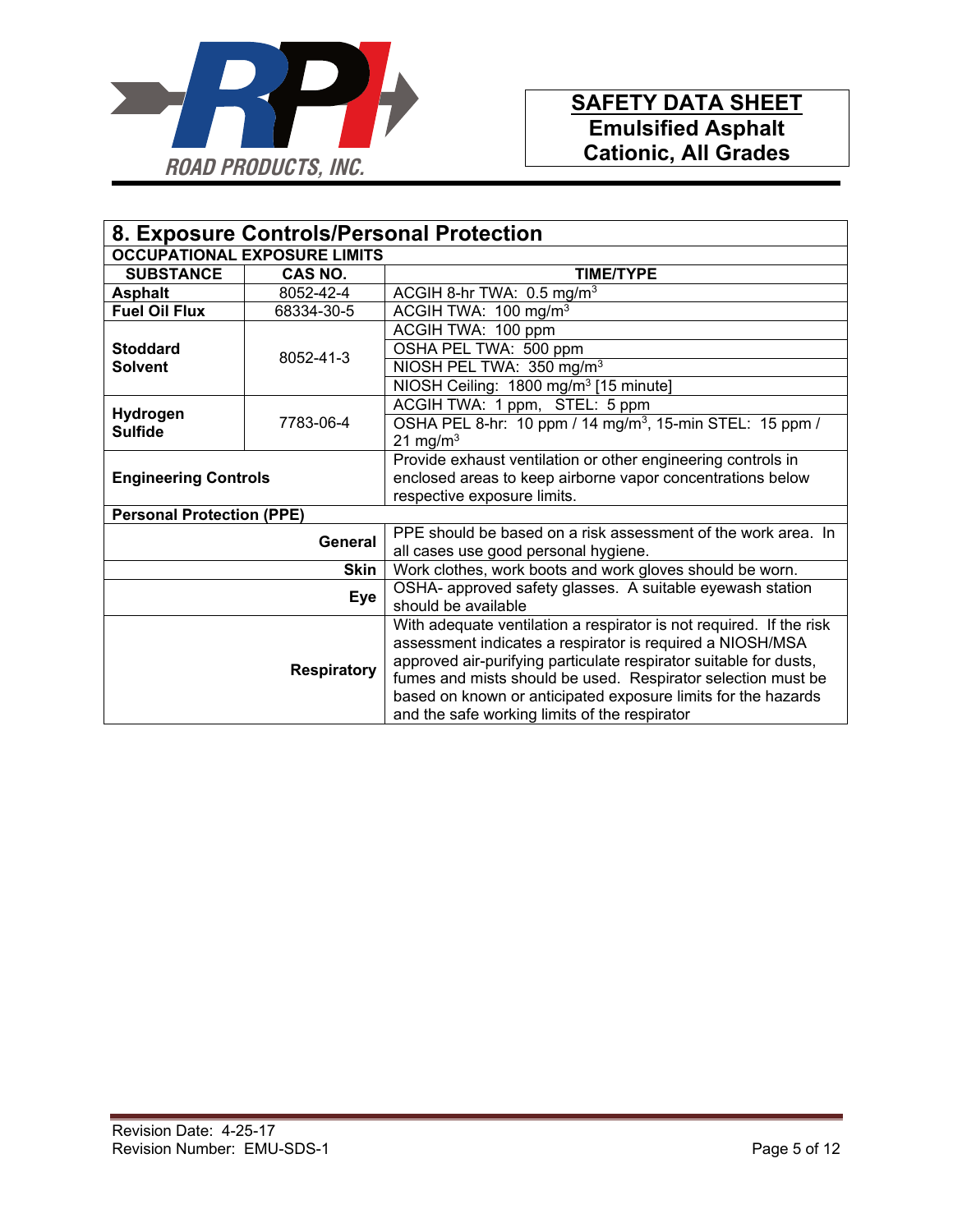![](_page_5_Picture_0.jpeg)

| 9. Physical and Chemical Properties            |                                       |
|------------------------------------------------|---------------------------------------|
| <b>Physical State</b>                          | Liquid                                |
| Color                                          | Brown-Black                           |
| Odor                                           | Mild Petroleum-like                   |
| pH                                             | $2 - 4$                               |
| Melting Point, °F (°C)                         | Not Applicable                        |
| Freezing Point, °F (°C)                        | 32(0)                                 |
| Boiling Point, °F (°C)                         | 212 (100)                             |
| Flash Point, °F (°C)                           | Not Applicable                        |
| <b>Evaporation Rate</b>                        | <b>INA</b>                            |
| <b>Flammability</b>                            | NFPA Class III-B combustible material |
| Lower Flammable Limit, % by Vol.               | Not Applicable                        |
| Upper Flammable Limit, % by Vol.               | Not Applicable                        |
| <b>Vapor Pressure</b>                          | <b>INA</b>                            |
| <b>Vapor Density</b>                           | $>1$ (Air = 1)                        |
| <b>Relative Density</b>                        | $>1$ (Water = 1)                      |
| <b>Solubilities</b>                            | Water: Dispersable                    |
| <b>Partition Coefficient (n-octanol/water)</b> | <b>INA</b>                            |
| <b>Auto-Ignition Temperature</b>               | Not applicable                        |
| <b>Decomposition Temperature</b>               | Not applicable                        |
| <b>Viscosity</b>                               | See AASHTO M-208                      |

| 10. Stability and Reactivity             |                                                                                                                                                                                                          |
|------------------------------------------|----------------------------------------------------------------------------------------------------------------------------------------------------------------------------------------------------------|
| <b>Reactivity</b>                        | Not reactive under normal conditions                                                                                                                                                                     |
| <b>Chemical Stability</b>                | Stable under normal conditions                                                                                                                                                                           |
| <b>Possibility of Hazardous Reaction</b> | Minimal                                                                                                                                                                                                  |
| <b>Conditions to Avoid</b>               | Excessive heat, freezing, sources of ignition.                                                                                                                                                           |
| <b>Incompatible Materials</b>            | Strong oxidizers such as nitrates, chlorates, peroxides                                                                                                                                                  |
| <b>Hazardous Decomposition Products</b>  | Combustion produces carbon dioxide, carbon monoxide, oxides<br>of sulfur and/or nitrogen, unburned hydrocarbons. At elevated<br>temperatures hydrogen sulfide and other sulfur gases may be<br>produced. |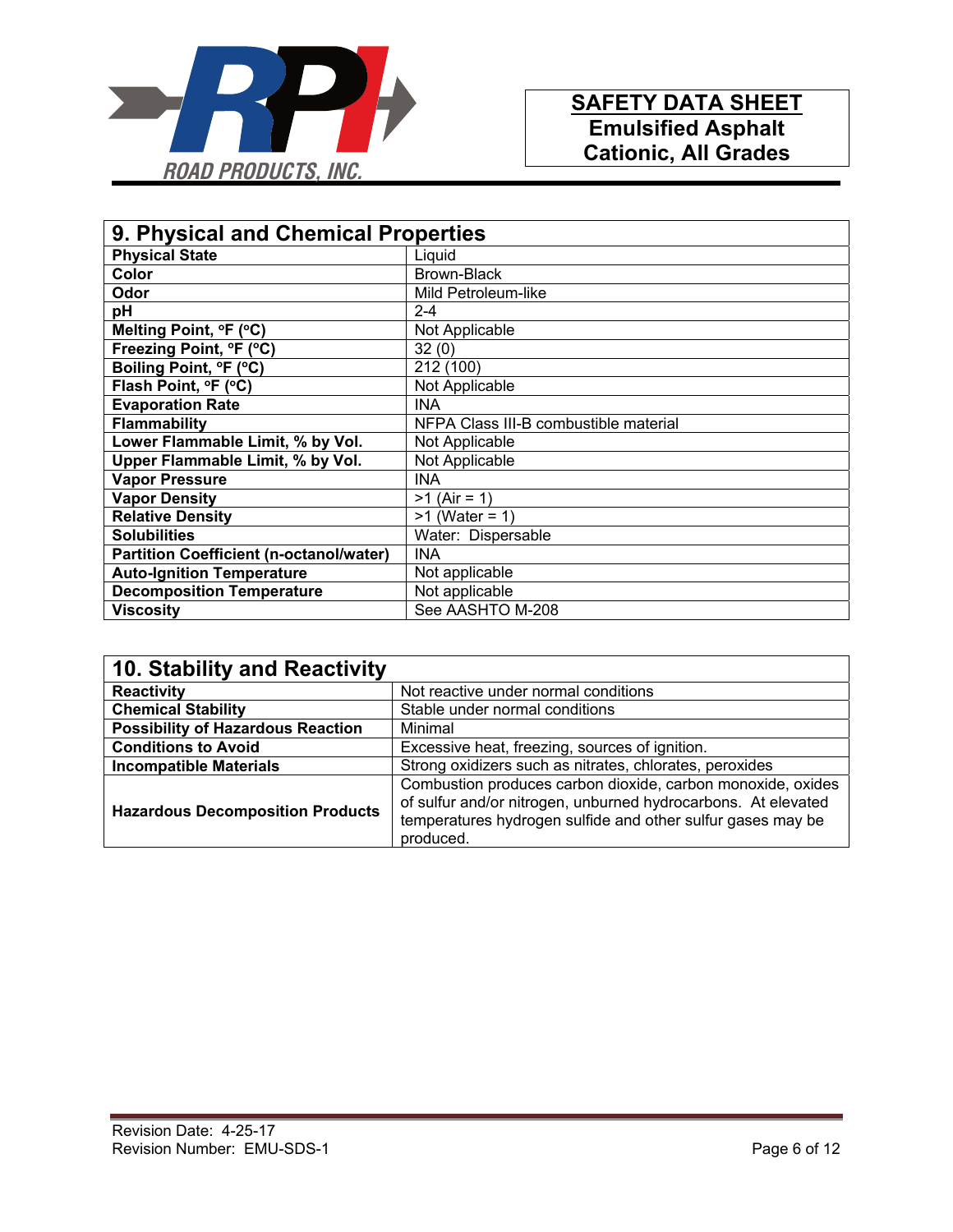![](_page_6_Picture_0.jpeg)

| 11. Toxicological Information |                                                                                                                                                                                                                                                                                                                                     |  |  |
|-------------------------------|-------------------------------------------------------------------------------------------------------------------------------------------------------------------------------------------------------------------------------------------------------------------------------------------------------------------------------------|--|--|
| <b>Major Routes of Entry</b>  | <b>Skin Contact</b>                                                                                                                                                                                                                                                                                                                 |  |  |
| <b>Symptoms related to</b>    |                                                                                                                                                                                                                                                                                                                                     |  |  |
| <b>Skin</b>                   | Irritation with reddening, itching, burning feeling and/or swelling.<br>Contains component(s) that may cause allergic skin reactions.<br>Repeated skin contact may cause harmful effects to other parts of<br>the body. Hot material may cause thermal burns                                                                        |  |  |
| Eye                           | Irritation with tearing, redness, stinging or burning feeling. Hot<br>material can cause thermal burns with eye tissue destruction and<br>possible permanent injury.                                                                                                                                                                |  |  |
| Ingestion                     | Stomach and/or intestinal pain, nausea, vomiting and/or diarrhea                                                                                                                                                                                                                                                                    |  |  |
| <b>Inhalatiion</b>            | No significant adverse health effects expected during normal<br>exposure to product at room temperature. Fumes from hot<br>product may cause irritation to the respiratory tract.                                                                                                                                                   |  |  |
| <b>Short Term Exposure</b>    |                                                                                                                                                                                                                                                                                                                                     |  |  |
| <b>Immediate</b>              | HOT PRODUCT: May cause skin and respiratory tract irritation.<br>COOL PRODUCT: No significant adverse effects expected.                                                                                                                                                                                                             |  |  |
| <b>Chronic</b>                | HOT PRODUCT: May cause skin and respiratory tract irritation.<br>COOL PRODUCT: No significant adverse effects expected.                                                                                                                                                                                                             |  |  |
| Long Term Exposure            |                                                                                                                                                                                                                                                                                                                                     |  |  |
|                               | HOT PRODUCT: may cause dermatitis, acne and/or                                                                                                                                                                                                                                                                                      |  |  |
| <b>Immediate</b>              | photosensitization of the skin. May cause respiratory tract<br>irritation.<br>COOL PRODUCT: No significant adverse effects expected.                                                                                                                                                                                                |  |  |
| <b>Chronic</b>                | HOT PRODUCT: May cause dermatitis, acne, and/or<br>photosensitization of the skin. May cause respiratory tract<br>irritiation.<br>COOL PRODUCT: No significant adverse effects expected.                                                                                                                                            |  |  |
| <b>Toxicity Data</b>          |                                                                                                                                                                                                                                                                                                                                     |  |  |
| <b>Asphalt</b>                | Oral LD <sub>50</sub> : Acute >5000 mg/kg [rat]<br>Dermal LD <sub>50</sub> : >2000 mg/kg [rabbit]                                                                                                                                                                                                                                   |  |  |
| <b>Fuel Oil Flux</b>          | Octane (111-65-9): Inhalation LC <sub>50</sub> : 118mg/l 4 hrs [rat]<br>n-Nonane (111-84-2): Inhalation $LC_{50}$ : 3200 mg/l 4 hrs [rat]<br>n-Heptane (14282-5) Inhalation LC <sub>50</sub> : 103 mg/l 4 hrs [rat]<br>Naphthalene (91-20-3): Dermal LD <sub>50</sub> : >2 g/kg [rabbit]<br>Oral LD <sub>50</sub> : 450 mg/kg [rat] |  |  |
| <b>Stoddard Solvent</b>       | Inhalatiion LC <sub>50</sub> : > 20 mg/l 1 hr [rat]<br>Oral LD <sub>50</sub> : >7000 mg/kg [rat]<br>Dermal LD <sub>50</sub> : > 2000 mg/kg [rabbit]                                                                                                                                                                                 |  |  |
| <b>Hydrogen Sulfide</b>       | Intraperitoneal LD <sub>50</sub> : 2300 µg/kg [rat]<br>Intravenous LD <sub>50</sub> : 270 µg/kg [rat]<br>Inhalatiion (Vapor) LC <sub>50</sub> : 820 mg/kg 3 hrs [rat]<br>Inhalatiion (Gas) LC <sub>50</sub> : 712 ppm 1 hr [rat]                                                                                                    |  |  |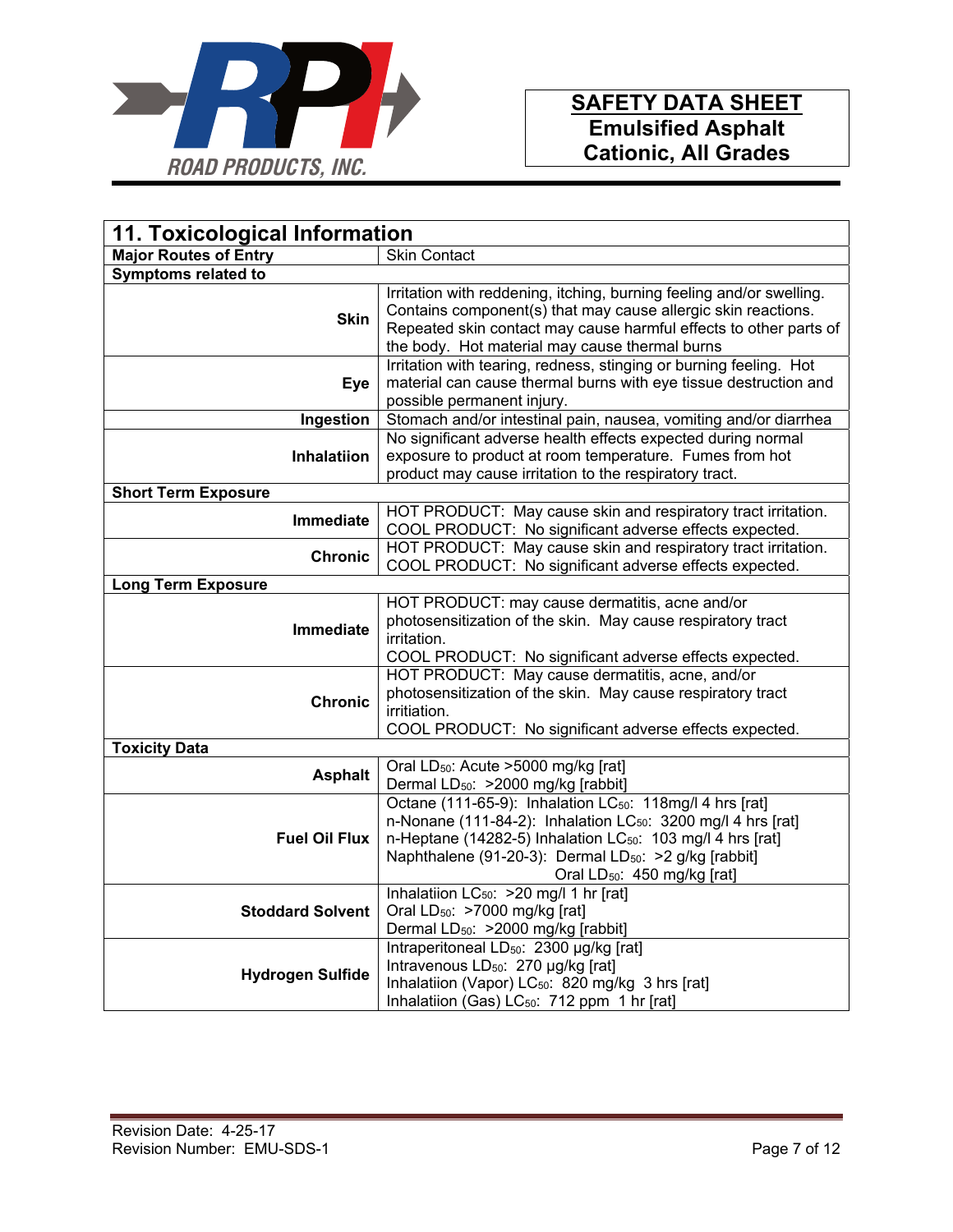![](_page_7_Picture_0.jpeg)

| 11. Toxicological Information, continued |                                                                                                                                                                                                                                                                                                                                                                 |  |  |
|------------------------------------------|-----------------------------------------------------------------------------------------------------------------------------------------------------------------------------------------------------------------------------------------------------------------------------------------------------------------------------------------------------------------|--|--|
| <b>Carcinogenic Data</b>                 |                                                                                                                                                                                                                                                                                                                                                                 |  |  |
| Asphalt                                  | IARC: Determined that there is sufficient evidence that extracts<br>of stream and air refined bitumens are carcinogenic in animals<br>but there is inadequate evidence that bitumens alone are<br>carcinogenic to humans.<br>NTP: Reasonably expected to be a carcinogen.<br>ACGIH: A4 - Not classifiable as a carcinogen.<br>OSHA - Select Carcinogens: Listed |  |  |
| <b>Fuel Oil Flux</b>                     | ACGIH (Fuels, diesel 68334-30-5): A3 confirmed carcinogen with<br>unknown relevance to humans                                                                                                                                                                                                                                                                   |  |  |
| <b>Stoddard Solvent</b>                  | No data available to indicate product or any components present<br>at greater than 0.1% are carcinogenic                                                                                                                                                                                                                                                        |  |  |
| <b>Hydrogen Sulfide</b>                  | No known significant effects                                                                                                                                                                                                                                                                                                                                    |  |  |
|                                          |                                                                                                                                                                                                                                                                                                                                                                 |  |  |
| <b>Target Organs</b>                     | Skin, Eyes, Respiratory System                                                                                                                                                                                                                                                                                                                                  |  |  |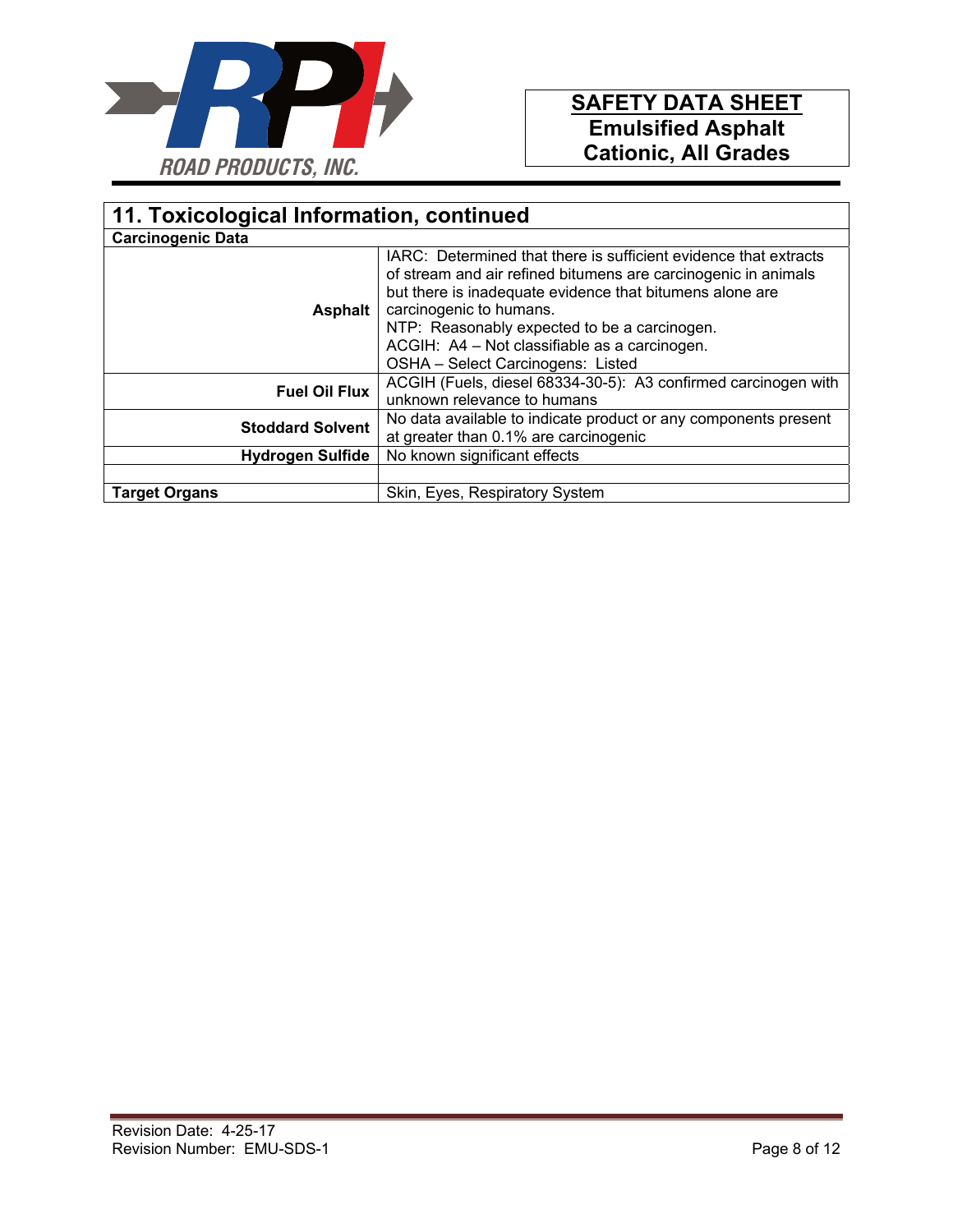![](_page_8_Picture_0.jpeg)

| 12. Ecological Information                |                                                                 |  |
|-------------------------------------------|-----------------------------------------------------------------|--|
| <b>Ecotoxicity</b>                        | Harmful to aquatic organisms                                    |  |
| <b>Persistence &amp; Biodegradability</b> | Expected to have a low rate of biodegradation                   |  |
| <b>Bioaccumulative Potential</b>          | Expected to have a low rate of bioaccumulation                  |  |
| <b>Mobility in Soil</b>                   | Not mobile in soil – will not penetrate to a significant depth. |  |

| <b>13. Disposal Considerations</b> |                                                                                                                                                                                                                                                                                                                        |  |
|------------------------------------|------------------------------------------------------------------------------------------------------------------------------------------------------------------------------------------------------------------------------------------------------------------------------------------------------------------------|--|
| <b>RCRA Classification</b>         | The product as supplied is not considered a hazardous waste.<br>The hazard characteristic and regulatory waste stream<br>classification can change with product use. It is the responsibility<br>of the user to determine at the time of disposal whether the<br>material is a hazardous waste subject to RCRA or not. |  |
| <b>Waste Disposal</b>              | Disposal of this product, solutions and any by-products must<br>comply with Local, State and Federal Regulations                                                                                                                                                                                                       |  |

| <b>14. Transportation Information</b> |                     |                             |              |     |       |       |
|---------------------------------------|---------------------|-----------------------------|--------------|-----|-------|-------|
| <b>Type</b>                           | UN<br><b>Number</b> | <b>Proper Shipping Name</b> | <b>Class</b> | PG* | Label | Other |
| <b>USDOT</b><br>(Non-bulk)            | Not Regulated       |                             |              |     |       |       |
| <b>USDOT</b><br>(Bulk)                | Not Regulated       |                             |              |     |       |       |
| <b>IATA-DGR</b>                       | Not Regulated       |                             |              |     |       |       |
| <b>IMDG</b>                           | Not Regulated       |                             |              |     |       |       |

\*PG = Packing Group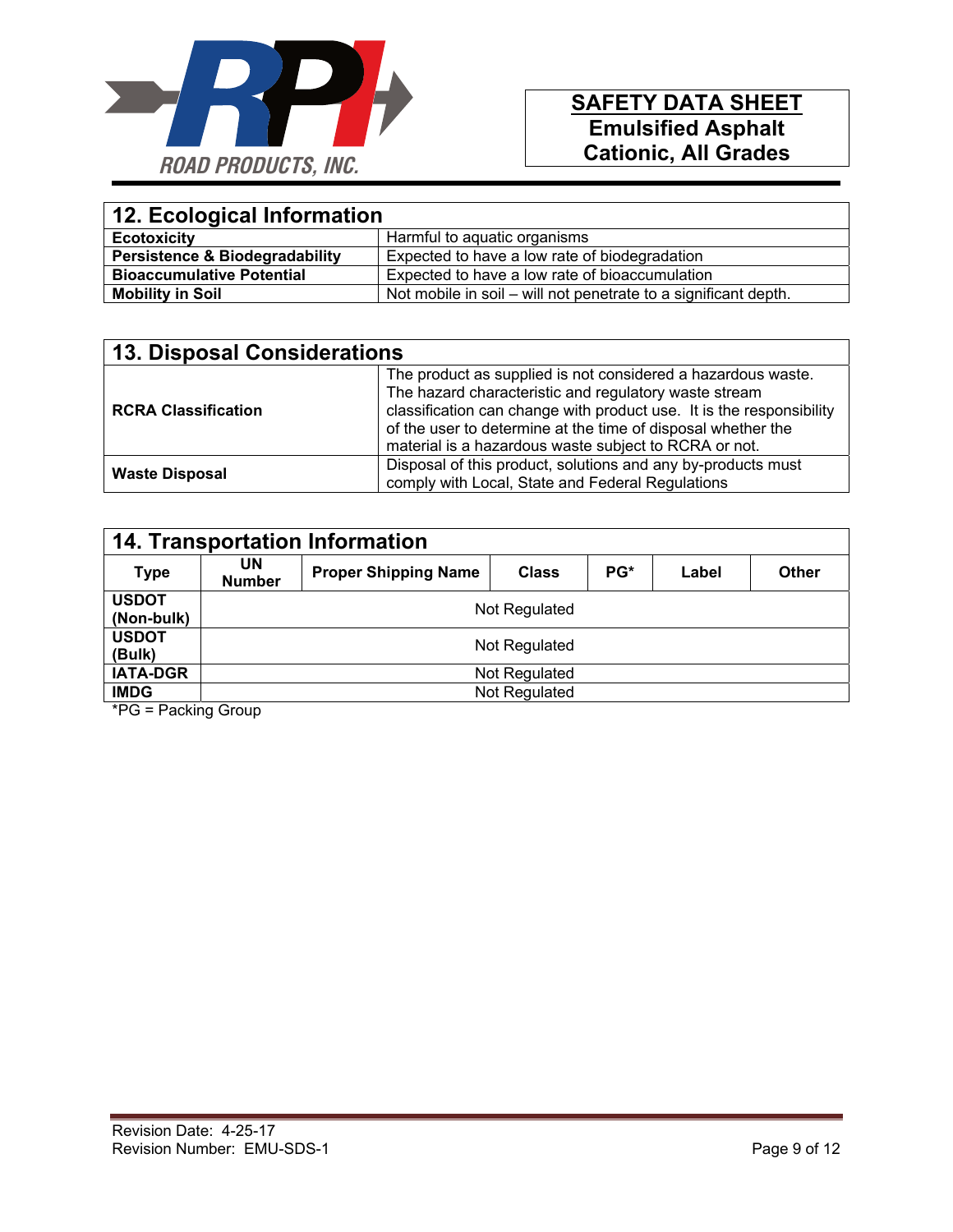![](_page_9_Picture_0.jpeg)

| 15. Regulatory Information                                  |                                                                                                                                                                                                                                                                                                                                                                                                   |  |  |
|-------------------------------------------------------------|---------------------------------------------------------------------------------------------------------------------------------------------------------------------------------------------------------------------------------------------------------------------------------------------------------------------------------------------------------------------------------------------------|--|--|
| <b>TSCA Inventory</b>                                       | This product and/or its components are listed on the Toxic<br>Substances Control Act (TSCA) Inventory                                                                                                                                                                                                                                                                                             |  |  |
| <b>OSHA Hazard Communication</b><br><b>Standard</b>         | This product has been determined to be hazardous as defined in<br>the OSHA Hazard Communication Standard                                                                                                                                                                                                                                                                                          |  |  |
| <b>SARA 302 Emergency Planning</b><br>and Notification      | Extremely Hazardous Substances (40 CFR 302.4, 40 CFR 355)<br>identified in this product:<br>Hydrogen Sulfide (500 lb TPQ)                                                                                                                                                                                                                                                                         |  |  |
| <b>SARA 304 Emergency Planning</b><br>and Notification      | Extremely Hazardous Substances or CERCLA Hazardous<br>Substances which in the case or spill may be subject to reporting<br>requirements;<br>Hydrogen Sulfide (100 lb. Final RQ)                                                                                                                                                                                                                   |  |  |
| SARA 311/312 Emergency<br><b>Planning and Notificatiion</b> | EPA Hazard Category: Acute                                                                                                                                                                                                                                                                                                                                                                        |  |  |
|                                                             |                                                                                                                                                                                                                                                                                                                                                                                                   |  |  |
| <b>CERCLA</b>                                               | CERCLA requires notification to the National Response Center of<br>the release of "hazardous substances" equal to or greater than<br>the RQ listed in 40 CFR 302.4: NONE                                                                                                                                                                                                                          |  |  |
| <b>RCRA</b>                                                 | The product as supplied is not considered a hazardous waste.<br>The hazard characteristic and regulatory waste stream<br>classification can change with product use. It is the responsibility<br>of the user to determine at the time of disposal whether the<br>material is a hazardous waste subject to RCRA or not.                                                                            |  |  |
| <b>Clean Water Act</b>                                      | This product is classified as an oil under Section 311 of the CWA.<br>Discharges or spills which produce a visible oil sheen on waters<br>of the United States or adjoining shorelines or conduits leading<br>into surface waters must be reported to the National Response<br>Center at 1-800-424-8802. Local and state regulations may be<br>more restrictive and require additional reporting. |  |  |
| <b>Oil Pollution Act</b>                                    | This product is classified as an oil under the OPA. Discharges or<br>spills which produce a visible oil sheen on waters of the United<br>States or adjoining shorelines or conduits leading into surface<br>waters must be reported to the National Response Center at 1-<br>800-424-8802. Local and state regulations may be more<br>restrictive and require additional reporting.               |  |  |
| <b>Clean Air Act</b>                                        | This product contains the following components designated as<br>hazardous, toxic or flammable air pollutants under Section 112 of<br>the CAA: NONE                                                                                                                                                                                                                                                |  |  |
| <b>California Proposition 65</b>                            | This material contains the following components which are known<br>to the State of California to cause cancer, birth defects or other<br>reproductive harm:<br>Polynuclear Aromatic Hydrocarbons (4-6 member condensed<br>rings)                                                                                                                                                                  |  |  |
| <b>New Jersey Right-To-Know</b>                             | For New Jersey RTK labeling requirements refer to components<br>listed in Section 3                                                                                                                                                                                                                                                                                                               |  |  |
| <b>Additional Regulatory Remarks</b>                        | None                                                                                                                                                                                                                                                                                                                                                                                              |  |  |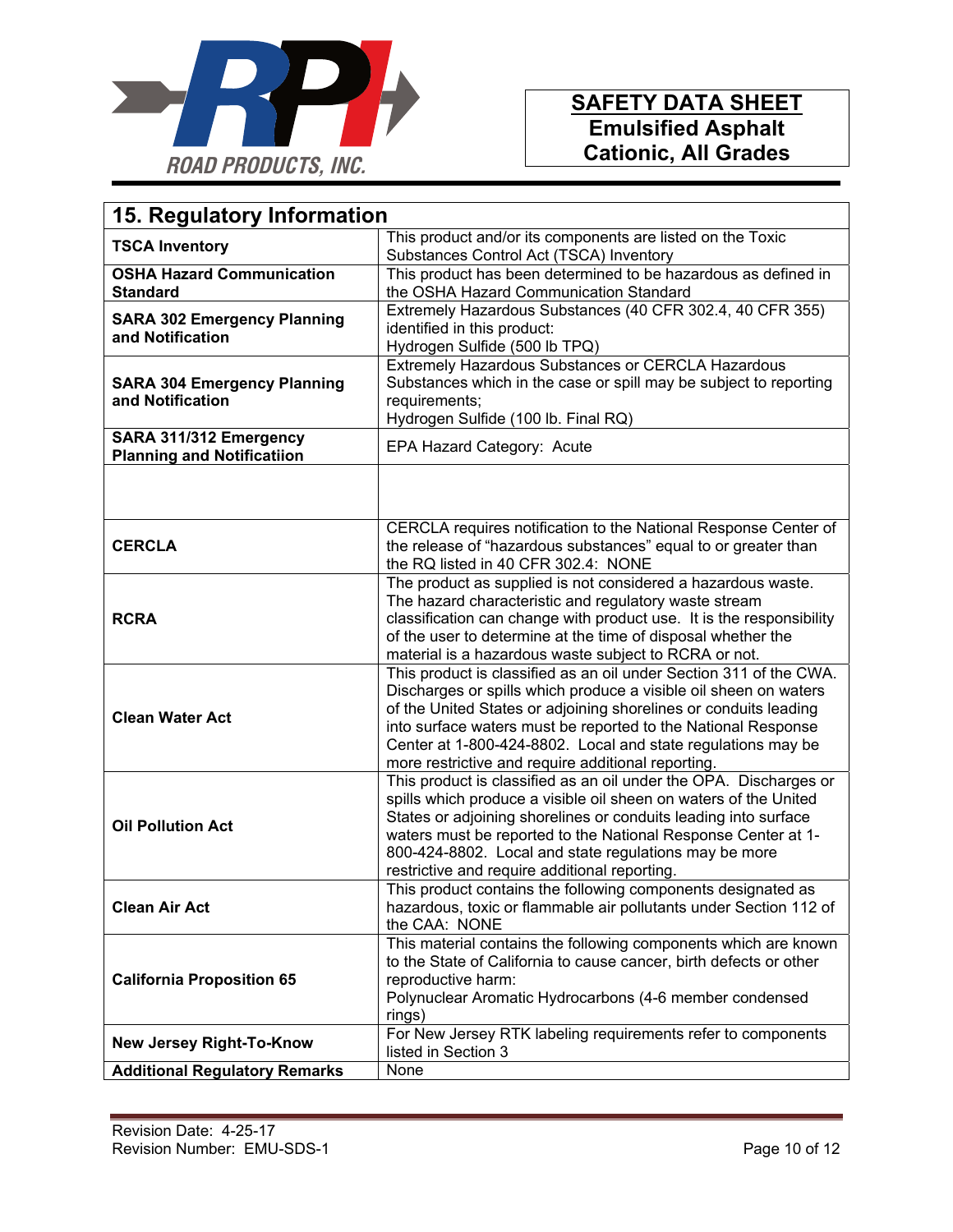![](_page_10_Picture_0.jpeg)

| <b>16. Other Information</b> |                                                                |  |
|------------------------------|----------------------------------------------------------------|--|
| <b>Date Prepared</b>         | November 2016                                                  |  |
| <b>Revision Number</b>       | 1                                                              |  |
| <b>Prepared By</b>           |                                                                |  |
| <b>Abbreviations</b>         |                                                                |  |
| $=$ , eq                     | Equal to                                                       |  |
| >                            | Greater than                                                   |  |
| $\overline{\phantom{0}}$     | Less than                                                      |  |
| <b>INA</b>                   | Information not available                                      |  |
| NE                           | Not Established                                                |  |
| <b>ACGIH</b>                 | American Conference of Government Industrial Hygienists        |  |
| <b>AIHA</b>                  | American Industrial Hygiene Association                        |  |
| <b>AASHTO</b>                | American Association of State Highway Transportation Officials |  |
| CAA                          | Clean Air Act                                                  |  |
| <b>CAS</b>                   | <b>Chemical Abstract Service</b>                               |  |
| <b>CERCLA</b>                | Comprehensive Environmental Response, Compensation and         |  |
|                              | Liability Act of 1980                                          |  |
| <b>CFR</b>                   | <b>Code of Federal Regulations</b>                             |  |
| <b>CWA</b>                   | Clean Water Act                                                |  |
| <b>DGR</b>                   | Dangerous Goods Regulations                                    |  |
| <b>EPA</b>                   | U. S. Environmental Protection Agency                          |  |
| <b>HMIS</b>                  | Hazardous Materials Identification System                      |  |
| <b>IARC</b>                  | International Agency for Research on Cancer                    |  |
| <b>IATA</b>                  | International Air Transport Association                        |  |
| <b>IMDG</b>                  | International Maritime Dangerous Goods                         |  |
| <b>MSA</b>                   | Mine Safety Administration                                     |  |
| <b>NFPA</b>                  | <b>National Fire Protection Administration</b>                 |  |
| <b>NIOSH</b>                 | National Institute of Occupational Health and Safety           |  |
| <b>NTP</b>                   | National Toxicology Program                                    |  |
| <b>OPA</b>                   | Oil Pollution Act of 1990                                      |  |
| <b>OSHA</b>                  | Occupational Safety and Health Administration                  |  |
| <b>PEL</b>                   | Permissible Exposure Limits                                    |  |
| <b>RCRA</b>                  | Resource Conservation and Recovery Act                         |  |
| <b>SARA</b>                  | Superfund Amendments and Reauthorization Act of 1986           |  |
| <b>STEL</b>                  | Short Term Exposure Limit                                      |  |
| <b>TSCA</b>                  | <b>Toxic Substances Control Act</b>                            |  |
| <b>TWA</b>                   | <b>Time Weighted Average</b>                                   |  |